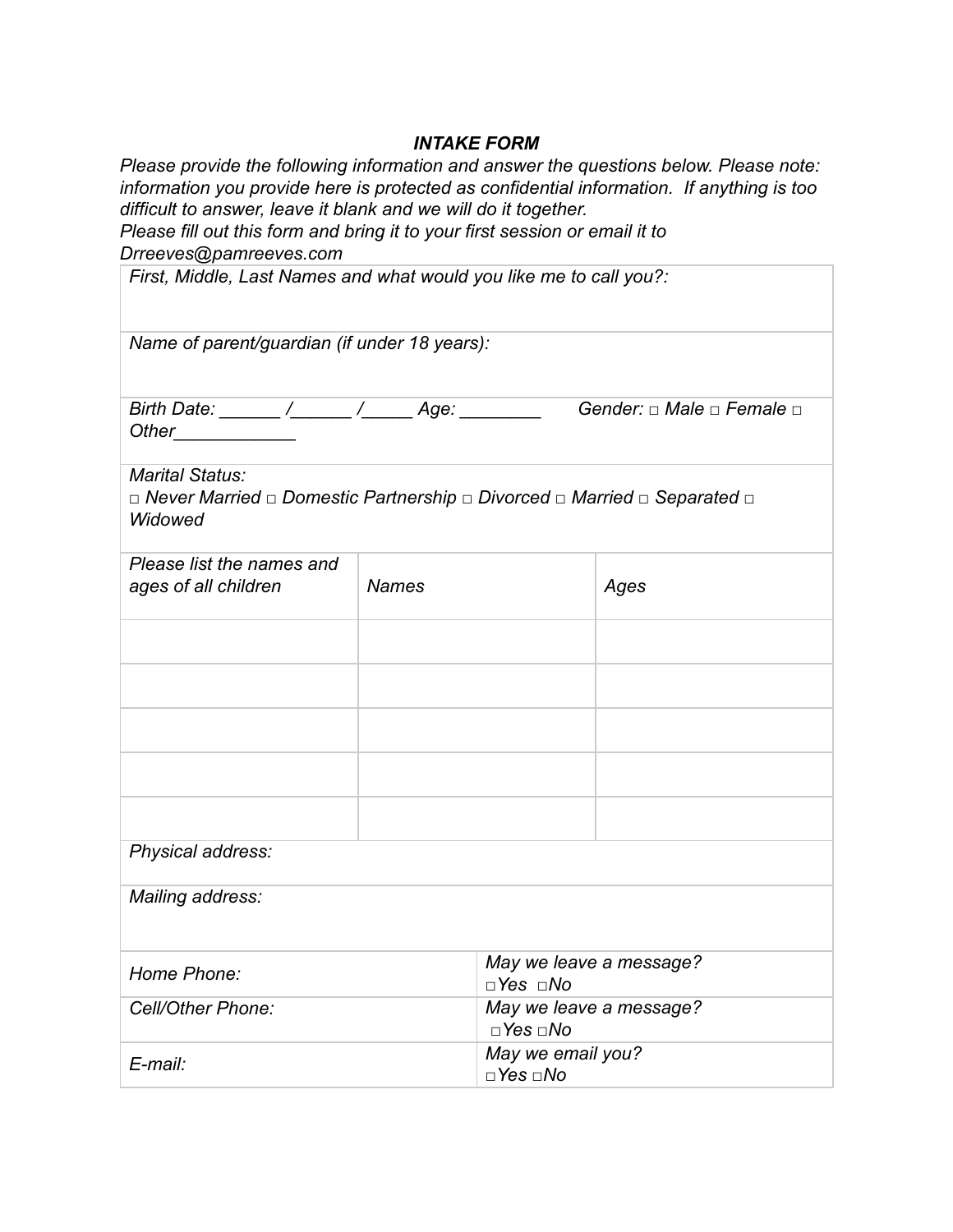| <b>Preferred communication?</b>                                                                                                 | Home Cell___________ Email<br><b>Text</b>                                 |  |  |
|---------------------------------------------------------------------------------------------------------------------------------|---------------------------------------------------------------------------|--|--|
| *Please note: Email, text, and even secure video conferencing is not considered to be<br>a confidential medium of communication |                                                                           |  |  |
| <b>Emergency Contact</b>                                                                                                        | Name and Phone number:                                                    |  |  |
| How did you hear about us?                                                                                                      |                                                                           |  |  |
| Have you previously received any type of<br>mental health services, (psychotherapy or<br>psychiatric)?                          | $\Box$ Yes $\Box$ No, If yes, name of previous<br>therapist/practitioner: |  |  |
| Are you currently taking any prescription<br>medication?                                                                        | $\Box$ No<br>□ Yes<br>Please lists:                                       |  |  |
| Have you ever been prescribed<br>psychiatric medication?                                                                        | $\Box$ Yes $\Box$ No<br>Please list and provide dates:                    |  |  |

### *GENERAL HEALTH AND MENTAL HEALTH INFORMATION*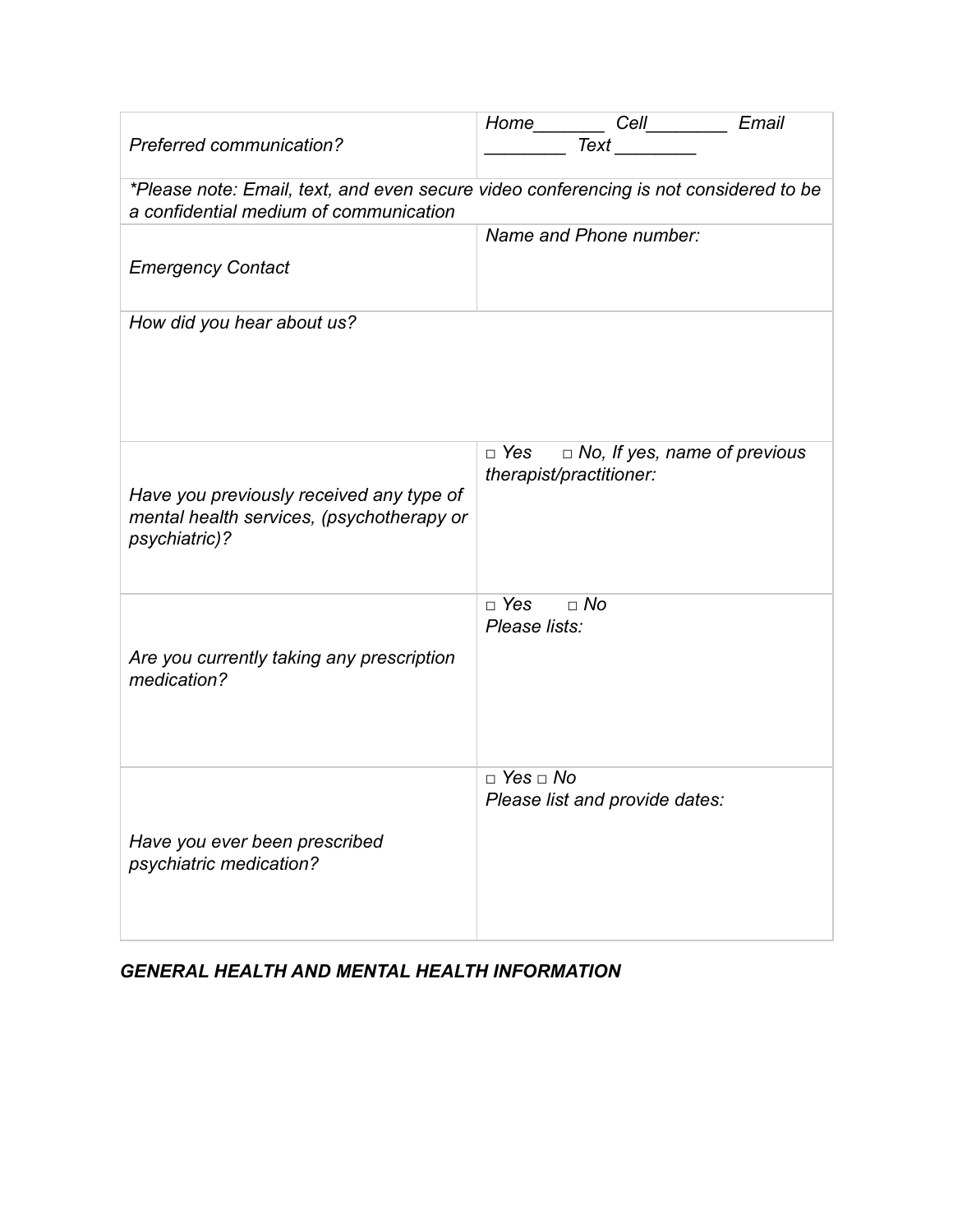| 1. How would you rate your current<br>physical health? (please circle)                | Poor                                              |  |
|---------------------------------------------------------------------------------------|---------------------------------------------------|--|
|                                                                                       | Unsatisfactory                                    |  |
|                                                                                       | Satisfactory                                      |  |
|                                                                                       | Good                                              |  |
|                                                                                       | Very good                                         |  |
| Please list any specific health problems you are currently experiencing:              |                                                   |  |
|                                                                                       |                                                   |  |
|                                                                                       | Poor                                              |  |
|                                                                                       | Unsatisfactory                                    |  |
| 2. How would you rate your current<br>sleeping habits? (please circle)                | Satisfactory                                      |  |
|                                                                                       | Good                                              |  |
|                                                                                       | Very good                                         |  |
| Please list any specific sleep problems<br>you are currently experiencing:            | $\square$ Falling Asleep<br>$\Box$ Staying asleep |  |
|                                                                                       | $\Box$ Waking up early and cannot go back to      |  |
|                                                                                       | sleep<br>$\Box$ Too much sleep, but still tired.  |  |
| 3. How many times per day you generally exercise?                                     |                                                   |  |
| And What types?                                                                       |                                                   |  |
| 4. Please list any difficulties you experience with your appetite or eating patterns. |                                                   |  |
|                                                                                       |                                                   |  |
|                                                                                       | $\Box$ No $\Box$ Yes,                             |  |
| 5. Are you currently experiencing<br>overwhelming sadness, grief or<br>depression?    | How long?                                         |  |
|                                                                                       |                                                   |  |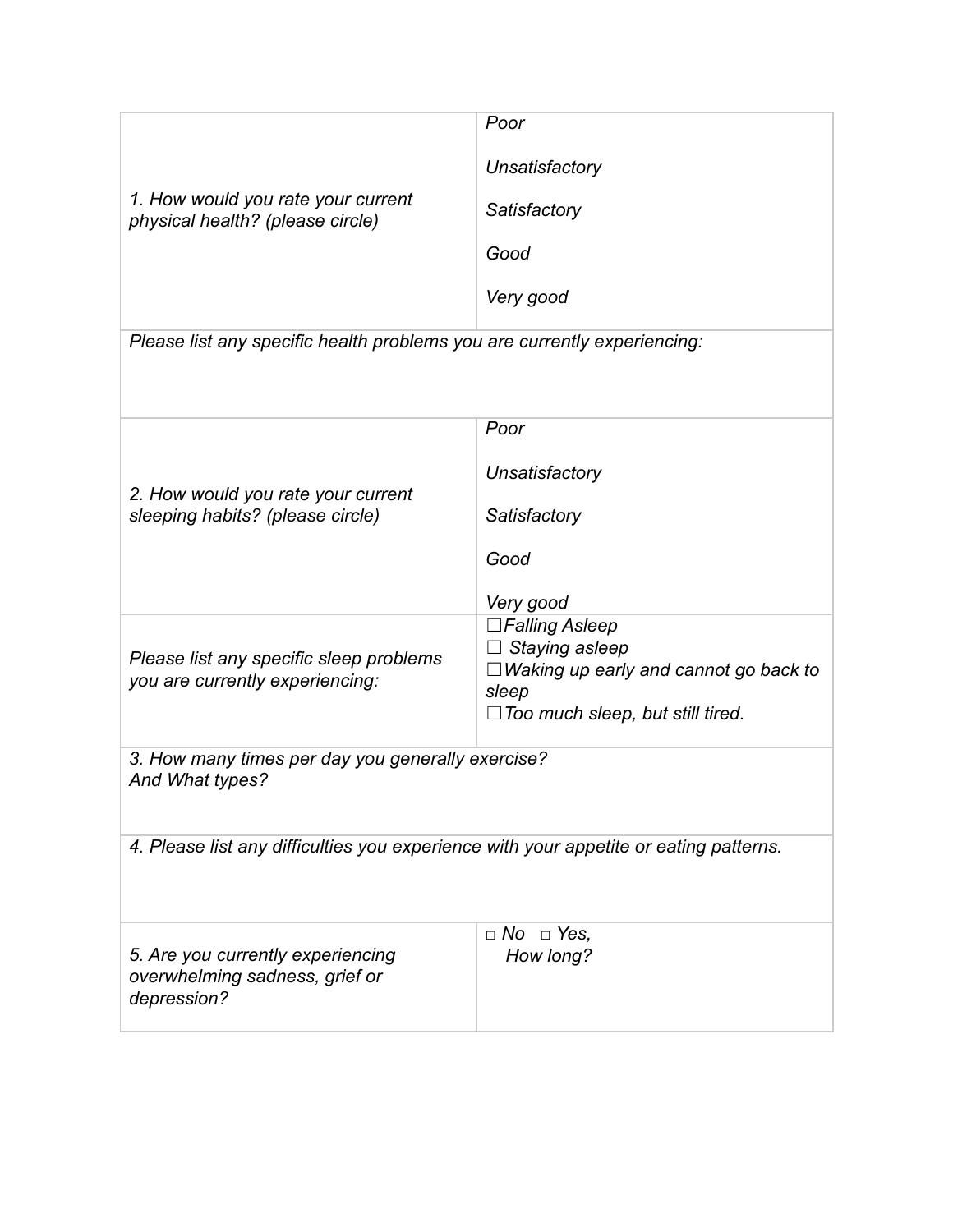| 6. Are you currently experiencing anxiety,<br>panic attacks or have any phobias?                                                                                 | $\Box$ No $\Box$ Yes<br>If yes, when did you begin experiencing<br>this?      |  |  |
|------------------------------------------------------------------------------------------------------------------------------------------------------------------|-------------------------------------------------------------------------------|--|--|
| 7. Are you currently experiencing any<br>chronic pain?                                                                                                           | $\Box$ No $\Box$ Yes If yes, please describe:                                 |  |  |
| 8. Do you drink alcohol more than once a day _______ week _______ month ___<br>I don't drink ?                                                                   |                                                                               |  |  |
|                                                                                                                                                                  | Caffeine                                                                      |  |  |
|                                                                                                                                                                  | Marijuana                                                                     |  |  |
|                                                                                                                                                                  | Methamphetamine                                                               |  |  |
|                                                                                                                                                                  | Cocaine                                                                       |  |  |
| 9. How often do you engage recreational                                                                                                                          | Heroine                                                                       |  |  |
| drug use? Which one/s (circle all that<br>apply)?                                                                                                                | <b>Inhalants</b>                                                              |  |  |
|                                                                                                                                                                  | Over the Counter or Prescription Drugs<br>(which                              |  |  |
|                                                                                                                                                                  |                                                                               |  |  |
|                                                                                                                                                                  |                                                                               |  |  |
|                                                                                                                                                                  | $\Box$ Daily $\Box$ Weekly $\Box$ Monthly $\Box$ Infrequently<br>$\Box$ Never |  |  |
| 10. Are you currently in a romantic                                                                                                                              | $\Box$ No $\Box$ Yes If yes, for how long?                                    |  |  |
| relationship?                                                                                                                                                    | On a scale of 1-10, how would you rate<br>your relationship? __________       |  |  |
| 11. Do you have vision problems?<br>$\Box$ No $\Box$ Yes                                                                                                         |                                                                               |  |  |
| Epilepsy? $\Box$ No $\Box$ Yes<br>Tracking problems $\Box$ No $\Box$ Yes<br>12. What significant life changes or stressful events have you experienced recently? |                                                                               |  |  |
|                                                                                                                                                                  |                                                                               |  |  |

## *ADVERSE CHILDHOOD EXPERIENCES:*

*Prior to your 18th birthday:*

*• Did a parent or other adult in the household often or very often… Swear at you, insult*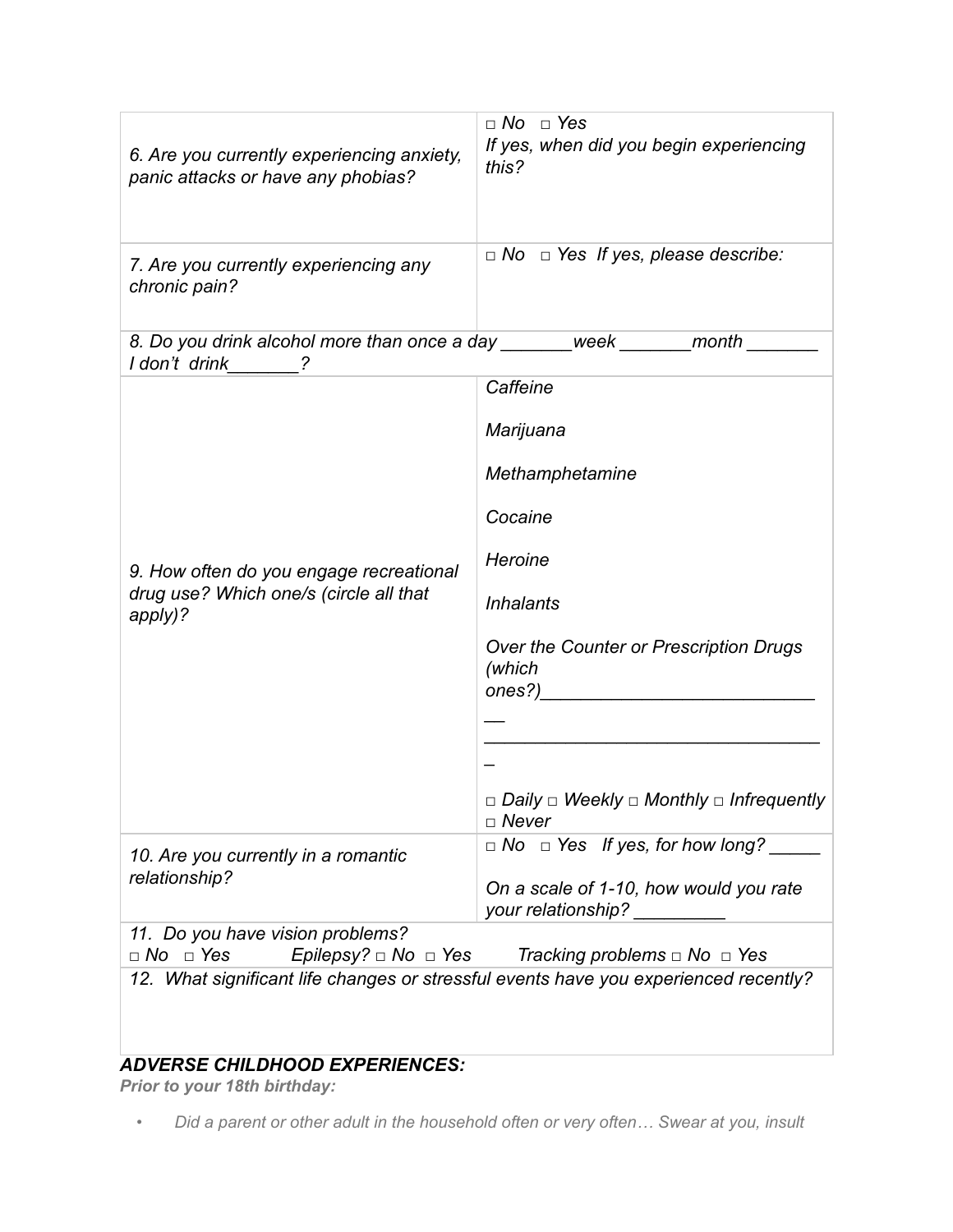*you, put you down, or humiliate you? or Act in a way that made you afraid that you might be physically hurt? No\_\_\_ If Yes, enter 1 \_\_*

- *Did a parent or other adult in the household often or very often… Push, grab, slap, or throw something at you? or Ever hit you so hard that you had marks or were injured? No\_\_\_ If Yes, enter 1 \_\_*
- *Did an adult or person at least 5 years older than you ever… Touch or fondle you or have you touch their body in a sexual way? or Attempt or actually have oral, anal, or vaginal intercourse with you? No\_\_\_ If Yes, enter 1 \_\_*
- *Did you often or very often feel that … No one in your family loved you or thought you were important or special? or Your family didn't look out for each other, feel close to each other, or support each other? No\_\_\_ If Yes, enter 1 \_\_*
- *Did you often or very often feel that … You didn't have enough to eat, had to wear dirty clothes, and had no one to protect you? or Your parents were too drunk or high to take care of you or take you to the doctor if you needed it? No\_\_\_ If Yes, enter 1 \_\_*
- *Were your parents ever separated or divorced? No\_\_\_ If Yes, enter 1 \_\_*
- *Was your mother or stepmother: Often or very often pushed, grabbed, slapped, or had something thrown at her? or Sometimes, often, or very often kicked, bitten, hit with a fist, or hit with something hard? or Ever repeatedly hit over at least a few minutes or threatened with a gun or knife? No\_\_\_ If Yes, enter 1 \_\_*
- *Did you live with anyone who was a problem drinker or alcoholic, or who used street drugs? No\_\_\_ If Yes, enter 1 \_\_*
- *Was a household member depressed or mentally ill, or did a household member attempt suicide? No\_\_\_ If Yes, enter 1 \_\_*
	-
- *Did a household member go to prison? No\_\_\_ If Yes, enter 1 \_\_*

*Now add up your "Yes" answers: \_ This is your ACE Score\_\_\_\_\_\_\_\_\_\_\_\_\_\_\_\_\_\_\_\_\_\_\_\_\_\_ ADDITIONAL INFORMATION:*

| 1. Are you currently employed? | $\Box$ No $\Box$ Yes<br>If yes, what is your current employment<br>situation? |
|--------------------------------|-------------------------------------------------------------------------------|
|                                |                                                                               |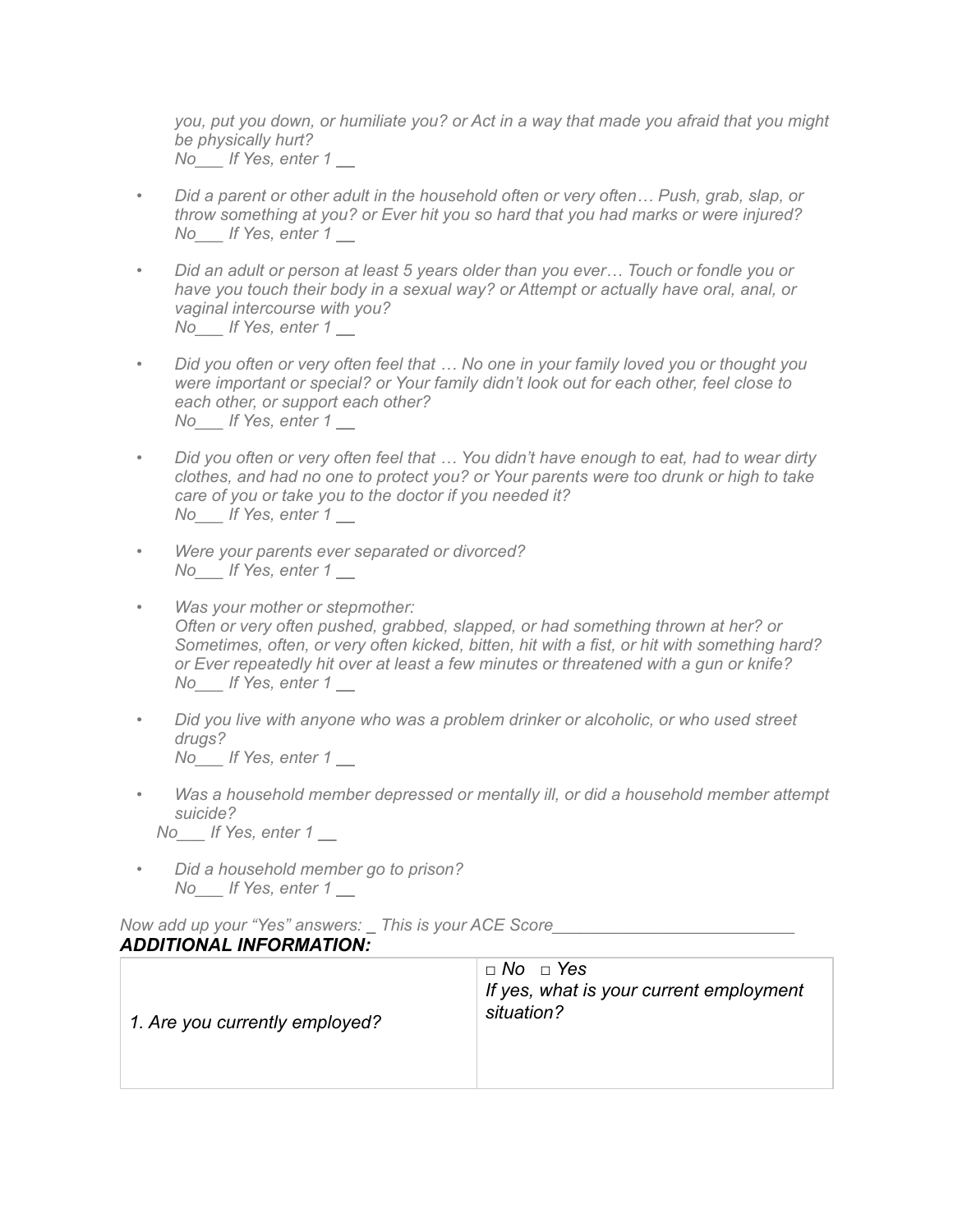| Do you enjoy your work?                                      | $\Box$ No $\Box$ Yes<br>What is stressful about your current<br>work?                                                    |  |
|--------------------------------------------------------------|--------------------------------------------------------------------------------------------------------------------------|--|
| 2. Do you consider yourself to be spiritual<br>or religious? | $\Box$ No $\Box$ Yes<br>Do you attend church services? $\Box$ No<br>$\Box$ Yes<br>If yes, describe your faith or belief: |  |
| 3. What do you consider to be some of your strengths?        |                                                                                                                          |  |
| 4. What kind of evaluation are you seeking?                  |                                                                                                                          |  |

*Please answer questions below for the kind of immigration application for which you may be applying.*

#### *5. Hardship—601 Waiver or other hardship application*

*5a. What specifically will make it difficult for you to live without your partner or loved one for whom you are applying?*

*5b. Would you experience any of these hardships? If so, how? Financial:*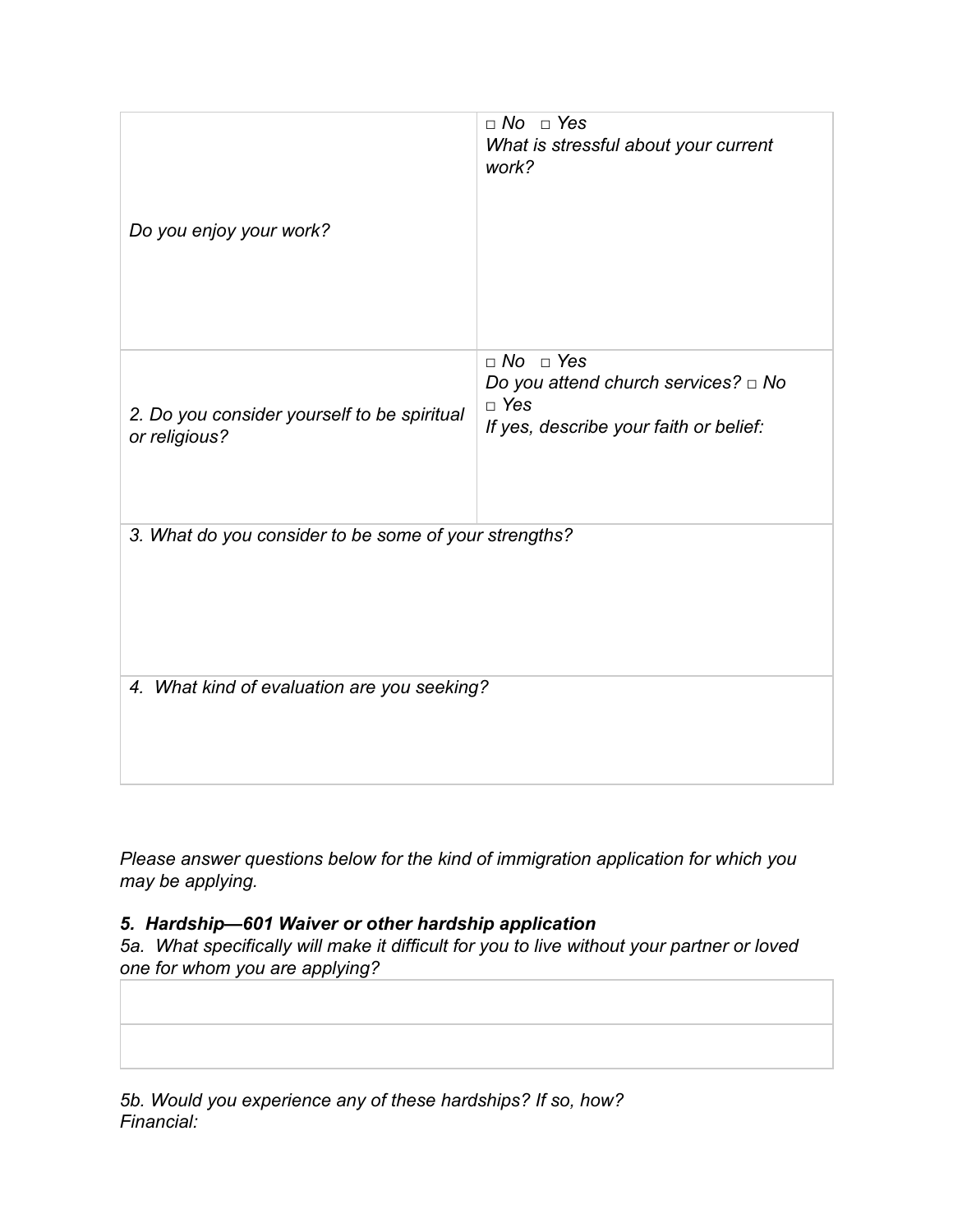#### *Emotional:*

## *Physical support:*

# *Medical care:*

*Child rearing:* 

*5c. What would happen if your loved one were required to leave the country?*

*5d. Would you be able to leave the country with them?*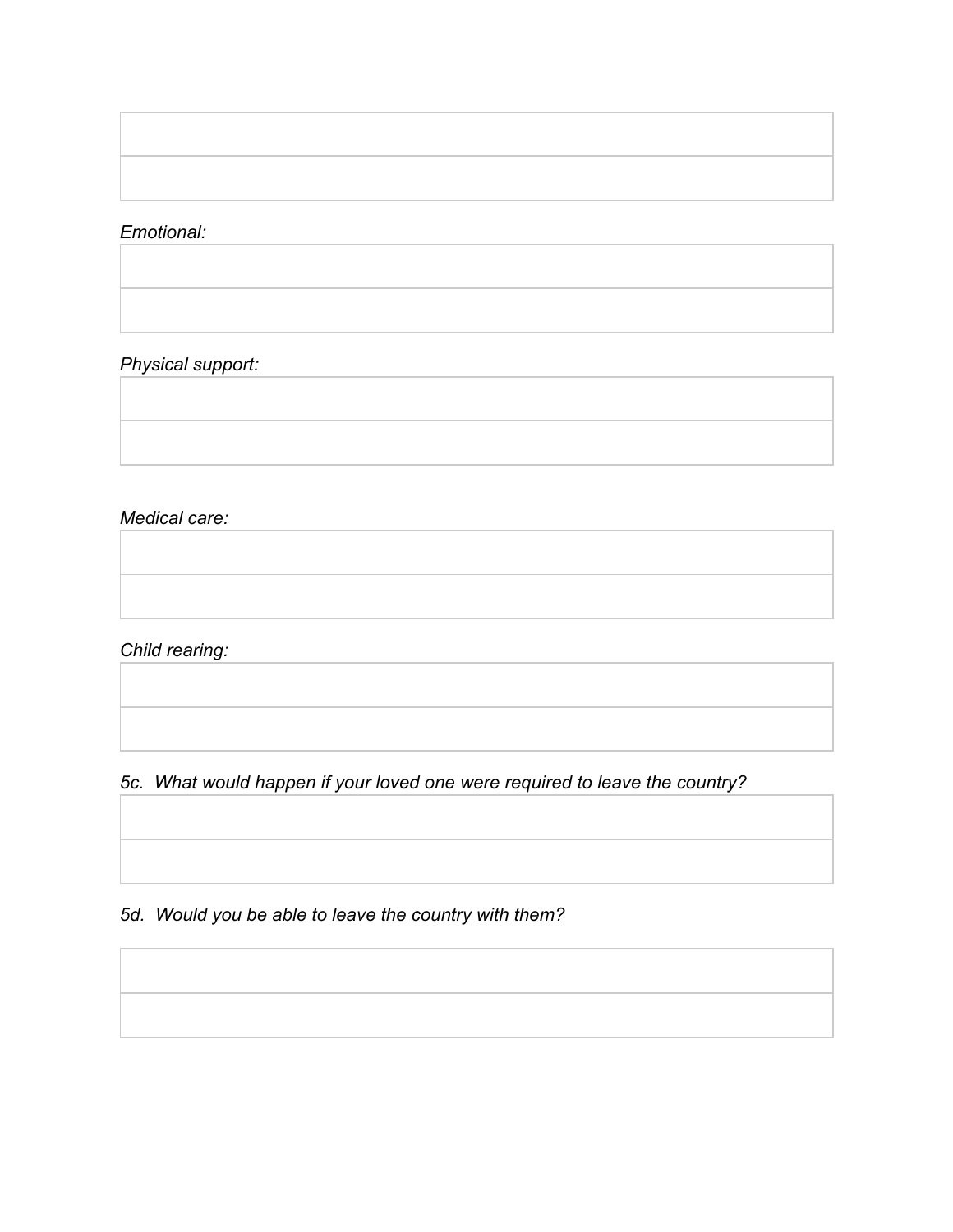### *6. U-Visa*

*6a. In your own words, what crime did you experience?*

*6b. Do you have a copy of your declaration that you can bring to the session?*

*6c. Did you make a police report? Do you have a copy of the report to bring to your evaluation appointment?*

*6d. How did the crime affect you?*

*6e. Are you interested and willing in getting therapy to address any symptoms related to the crime or that keep you from having the life you want to live?*

#### *7. Asylum*

- *7a. What is your country of birth?*
- *7b. When did you enter the United States? \_\_\_\_\_\_\_\_\_\_\_\_\_\_\_\_\_\_\_\_\_\_\_\_\_\_\_\_\_\_\_\_\_\_*
- *7c. When did you apply for asylum?*
- *7d. If it has been more than a year between entering the United States and applying for asylum, why did you wait over a year to apply?*

*7e. What did you experience in your country that made you apply for asylum?*